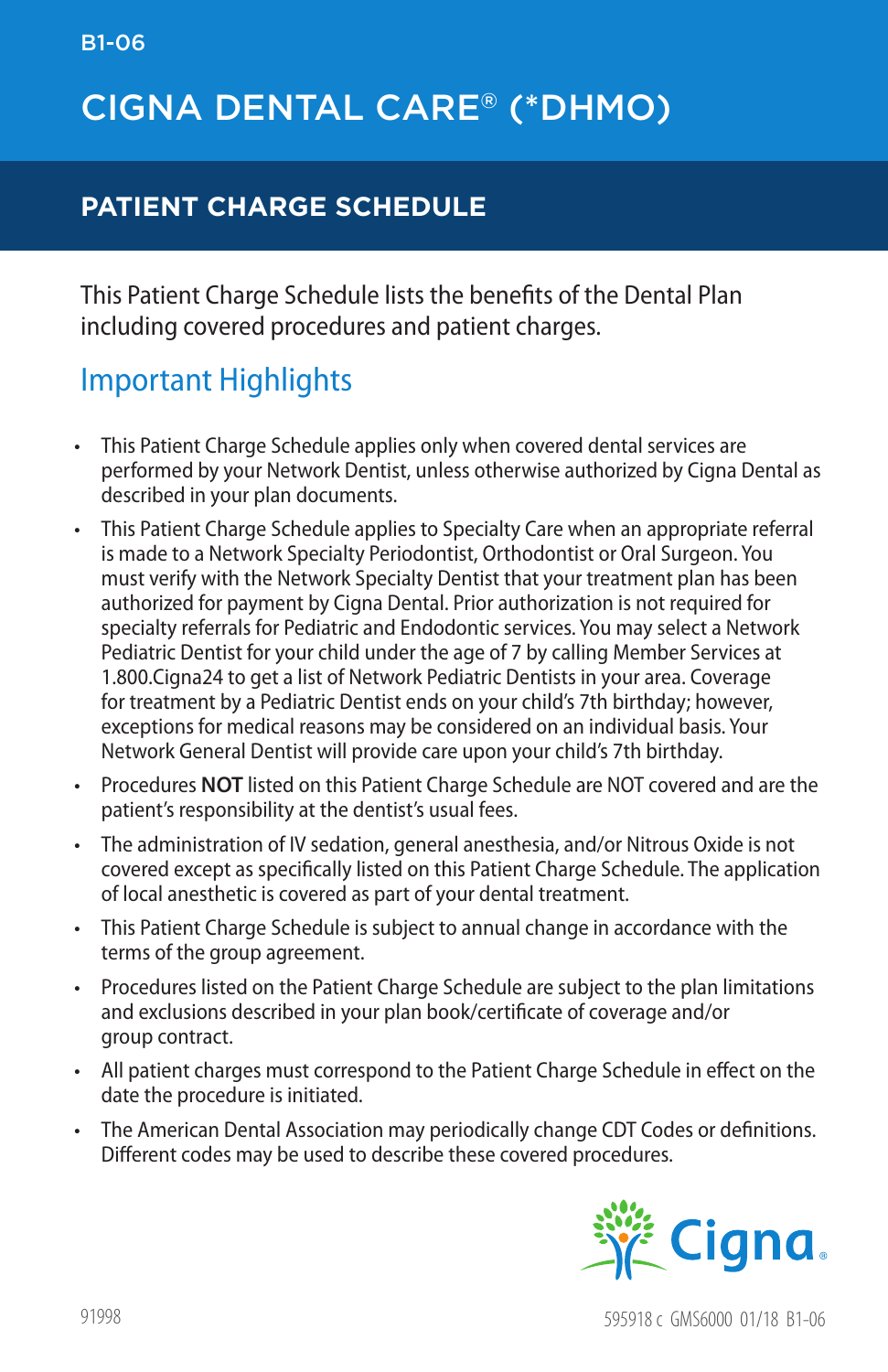| <b>Code</b>                  | <b>Procedure Description</b>                                               | <b>Patient</b><br><b>Charge</b> |
|------------------------------|----------------------------------------------------------------------------|---------------------------------|
| <b>Diagnostic/Preventive</b> |                                                                            |                                 |
| D9310                        | Consultation (normally not the same dentist who<br>provides the treatment) | \$0.00                          |
| D9430                        | Office Visit for Observation - No Other Services<br>Performed              | \$0.00                          |
| D9450                        | Case Presentation, Detailed and Extensive Treatment<br>Planning            | \$0.00                          |
| D0120                        | <b>Periodic Oral Evaluation</b>                                            | \$0.00                          |
| D0140                        | Limited Oral Evaluation - Problem Focused                                  | \$0.00                          |
| D0150                        | Comprehensive Oral Evaluation - New or Established<br>Patient              | \$0.00                          |
| D0170                        | Re-evaluation - Problem Focused<br>(Not Post-Operative Visit)              | \$0.00                          |
| D0210                        | X-Rays - Complete Series (including bitewings) (Limit 1<br>Every 3 Years)  | \$0.00                          |
| D0220                        | X-Rays Intraoral Periapical, First Film                                    | \$0.00                          |
| D0230                        | X-Rays Intraoral Periapical, Each Additional Film                          | \$0.00                          |
| D0240                        | X-Rays Intraoral - Occlusal Film                                           | \$0.00                          |
| D0270                        | X-Rays (Bitewing) - Single Film                                            | \$0.00                          |
| D0272                        | X-Rays (Bitewings) - Two Films                                             | \$0.00                          |
| D0274                        | X-Rays (Bitewings) - Four Films                                            | \$0.00                          |
| D0277                        | X-Rays (Bitewings, Vertical) $-7$ to 8 Films                               | \$0.00                          |
| D0330                        | X-Rays (Panoramic Film) - (Limit 1 Every 3 Years)                          | \$0.00                          |
| D0431                        | Oral Cancer Screening using a Special Light Source                         | \$50.00                         |
| D0460                        | <b>Pulp Vitality Tests</b>                                                 | \$10.00                         |
| D0470                        | <b>Diagnostic Casts</b>                                                    | \$0.00                          |
| D0472                        | Pathology Report - Gross Examination of Lesion                             | \$0.00                          |
| D0473                        | Pathology Report - Microscopic Examination of Lesion                       | \$0.00                          |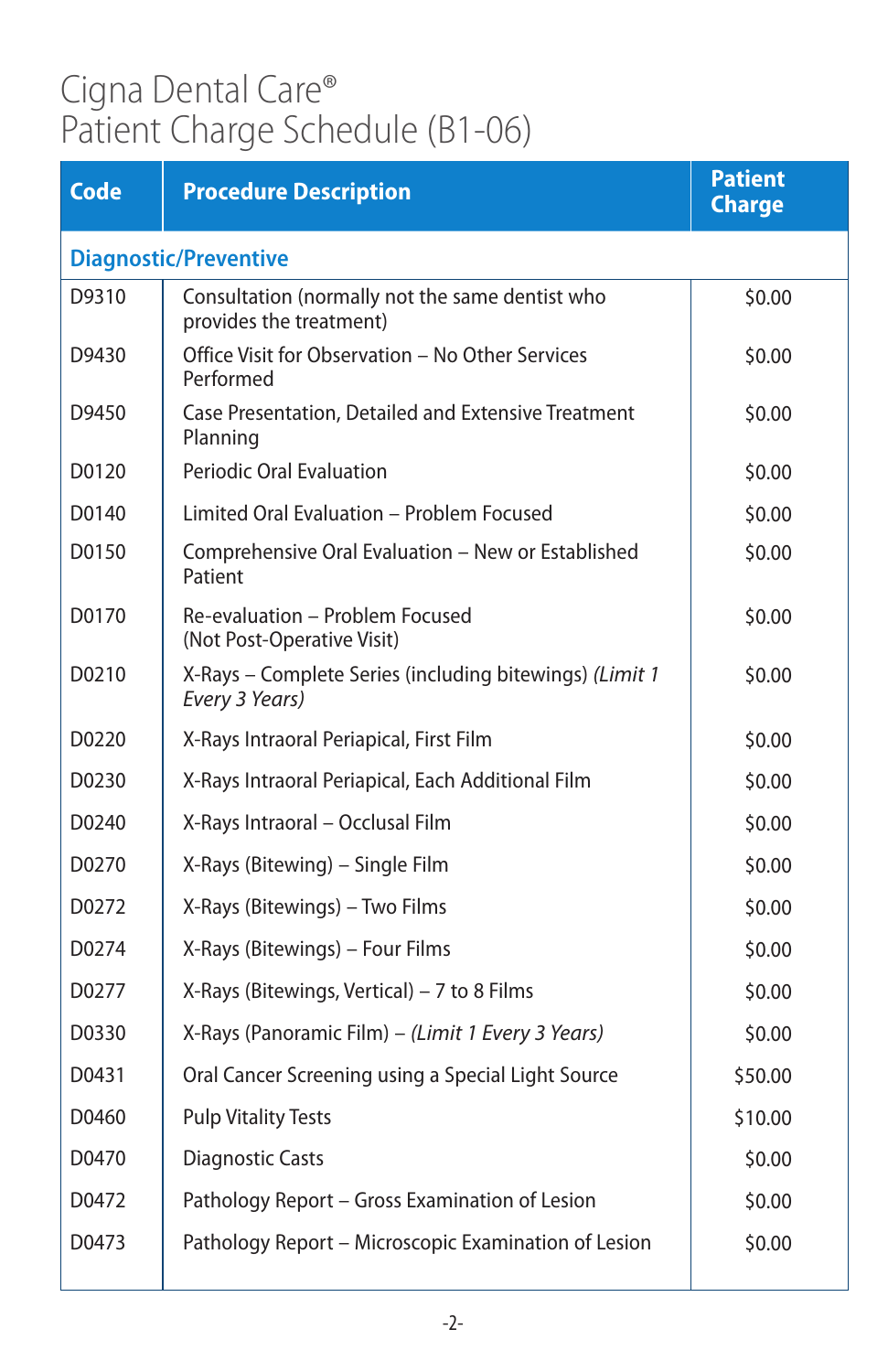| <b>Code</b>       | <b>Procedure Description</b>                                                           | <b>Patient</b><br><b>Charge</b> |
|-------------------|----------------------------------------------------------------------------------------|---------------------------------|
| D0474             | Pathology Report - Microscopic Examination of Lesion<br>and Area                       | \$0.00                          |
| D <sub>1110</sub> | Cleaning - Adult (Limit 1 Every 6 Months)                                              | \$0.00                          |
|                   | (Additional Cleaning, In Addition to the One Allowed<br>Every 6 Months)                | \$45.00                         |
| D1120             | Cleaning - Child (Limit 1 Every 6 Months)                                              | \$0.00                          |
|                   | (Additional Cleaning, In Addition to the One Allowed<br>Every 6 Months)                | \$30.00                         |
| D1203             | Topical Fluoride Application - Child (Up to 19th<br>Birthday) (Once in 6 Months)       | \$0.00                          |
| D1330             | Oral Hygiene Instructions                                                              | \$0.00                          |
| D1351             | Sealant - Per Tooth                                                                    | \$0.00                          |
| D <sub>1510</sub> | Space Maintainer - Fixed Unilateral                                                    | \$0.00                          |
| D <sub>1515</sub> | Space Maintainer - Fixed Bilateral                                                     | \$0.00                          |
|                   | <b>Restorative (Fillings)</b>                                                          |                                 |
| D <sub>2140</sub> | Amalgam - One Surface, Primary or Permanent                                            | \$0.00                          |
| D <sub>2150</sub> | Amalgam - Two Surfaces, Primary or Permanent                                           | \$0.00                          |
| D2160             | Amalgam - Three Surfaces, Primary or Permanent                                         | \$0.00                          |
| D2161             | Amalgam - Four or More Surfaces, Primary or<br>Permanent                               | \$0.00                          |
| D2330             | Resin-Based Composite - One Surface, Anterior                                          | \$0.00                          |
| D2331             | Resin-Based Composite - Two Surfaces, Anterior                                         | \$0.00                          |
| D2332             | Resin-Based Composite - Three Surfaces, Anterior                                       | \$0.00                          |
| D <sub>2335</sub> | Resin-Based Composite - Four or More Surfaces or<br>Involving Incisal Angle (Anterior) | \$75.00                         |
| D2390             | Resin-Based Composite Crown, Anterior                                                  | \$30.00                         |
| D2391             | Resin-Based Composite - One Surface, Posterior                                         | \$40.00                         |
| D <sub>2392</sub> | Resin-Based Composite - Two Surfaces, Posterior                                        | \$50.00                         |
| D2393             | Resin-Based Composite - Three Surfaces, Posterior                                      | \$70.00                         |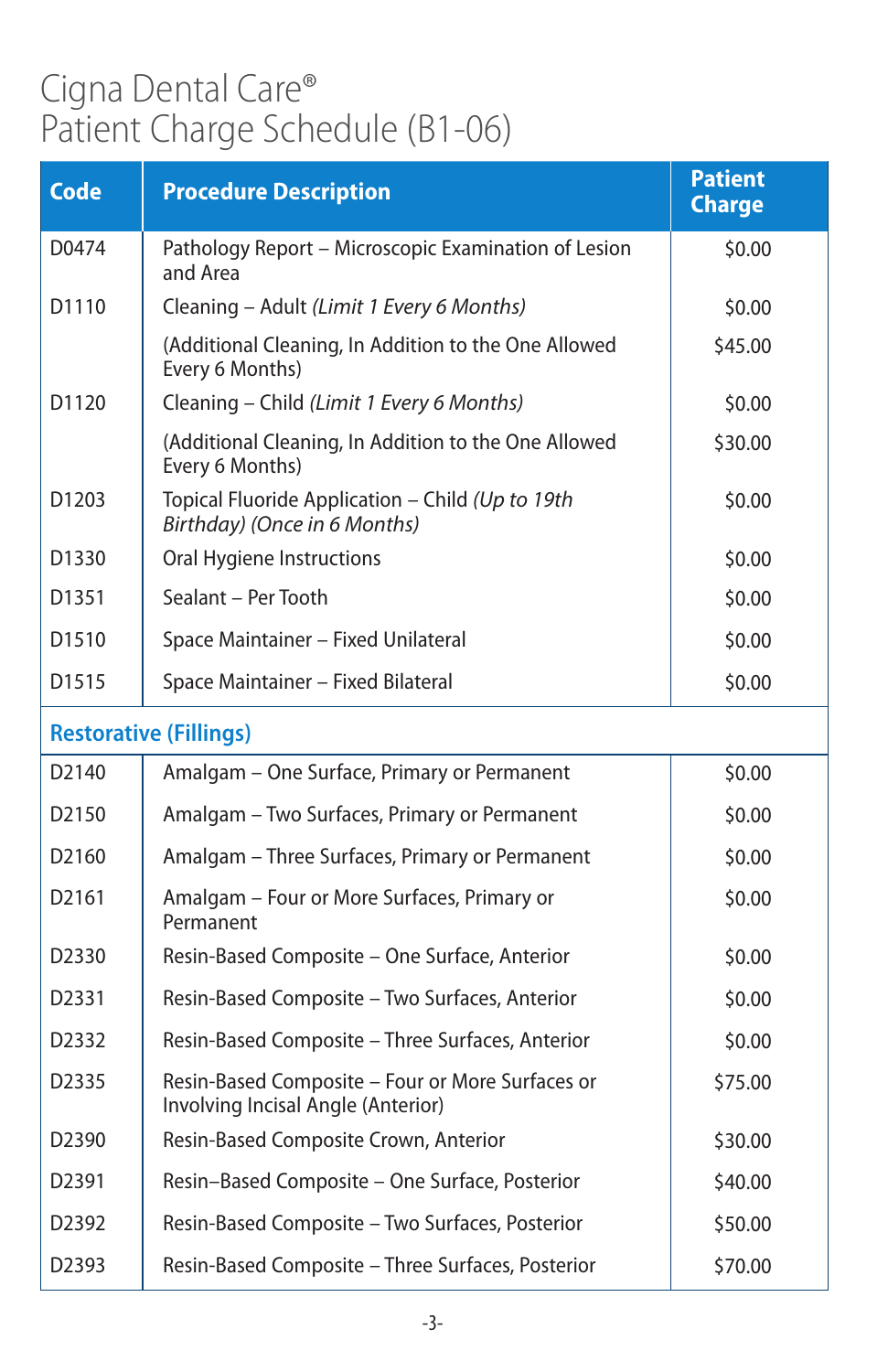| <b>Code</b>       | <b>Procedure Description</b>                                                                                                                                  | <b>Patient</b><br><b>Charge</b> |
|-------------------|---------------------------------------------------------------------------------------------------------------------------------------------------------------|---------------------------------|
| D <sub>2394</sub> | Resin-Based Composite - Four or More Surfaces,<br>Posterior                                                                                                   | \$95.00                         |
|                   | Crown And Bridge All charges for crown and bridge are per unit (each replacement or<br>supporting tooth equals one unit) - Replacement limit 1 every 5 years. |                                 |
| D <sub>2510</sub> | Inlay - Metallic - One Surface                                                                                                                                | \$230.00                        |
| D <sub>2520</sub> | Inlay - Metallic - Two Surfaces                                                                                                                               | \$230.00                        |
| D <sub>2530</sub> | Inlay - Metallic - Three or More Surfaces                                                                                                                     | \$230.00                        |
| D <sub>2542</sub> | Onlay - Metallic - Two Surfaces                                                                                                                               | \$200.00                        |
| D <sub>2543</sub> | Onlay - Metallic - Three Surfaces                                                                                                                             | \$200.00                        |
| D <sub>2544</sub> | Onlay - Metallic - Four or More Surfaces                                                                                                                      | \$200.00                        |
| D <sub>2740</sub> | Crown - Porcelain/Ceramic Substrate                                                                                                                           | \$230.00                        |
| D2750             | Crown - Porcelain Fused to High Noble Metal                                                                                                                   | \$220.00                        |
| D2751             | Crown - Porcelain Fused to Predominantly Base Metal                                                                                                           | \$175.00                        |
| D2752             | Crown - Porcelain Fused to Noble Metal                                                                                                                        | \$210.00                        |
| D <sub>2780</sub> | Crown - 3/4 Cast High Noble Metal                                                                                                                             | \$220.00                        |
| D <sub>2781</sub> | Crown - 3/4 Cast Predominantly Base Metal                                                                                                                     | \$175.00                        |
| D2782             | Crown - 3/4 Cast Noble Metal                                                                                                                                  | \$210.00                        |
| D <sub>2790</sub> | Crown - Full Cast High Noble Metal                                                                                                                            | \$220.00                        |
| D2791             | Crown - Full Cast Predominantly Base Metal                                                                                                                    | \$175.00                        |
| D2792             | Crown - Full Cast Noble Metal                                                                                                                                 | \$210.00                        |
| D <sub>2794</sub> | Crown - Titanium                                                                                                                                              | \$220.00                        |
| D <sub>2910</sub> | Recement Inlay, Onlay or Veneer                                                                                                                               | \$10.00                         |
| D <sub>2915</sub> | Recement Cast or Prefabricated Post and Core                                                                                                                  | \$10.00                         |
| D2920             | <b>Recement Crown</b>                                                                                                                                         | \$10.00                         |
| D2930             | Prefabricated Stainless Steel Crown -<br>Primary Tooth                                                                                                        | \$10.00                         |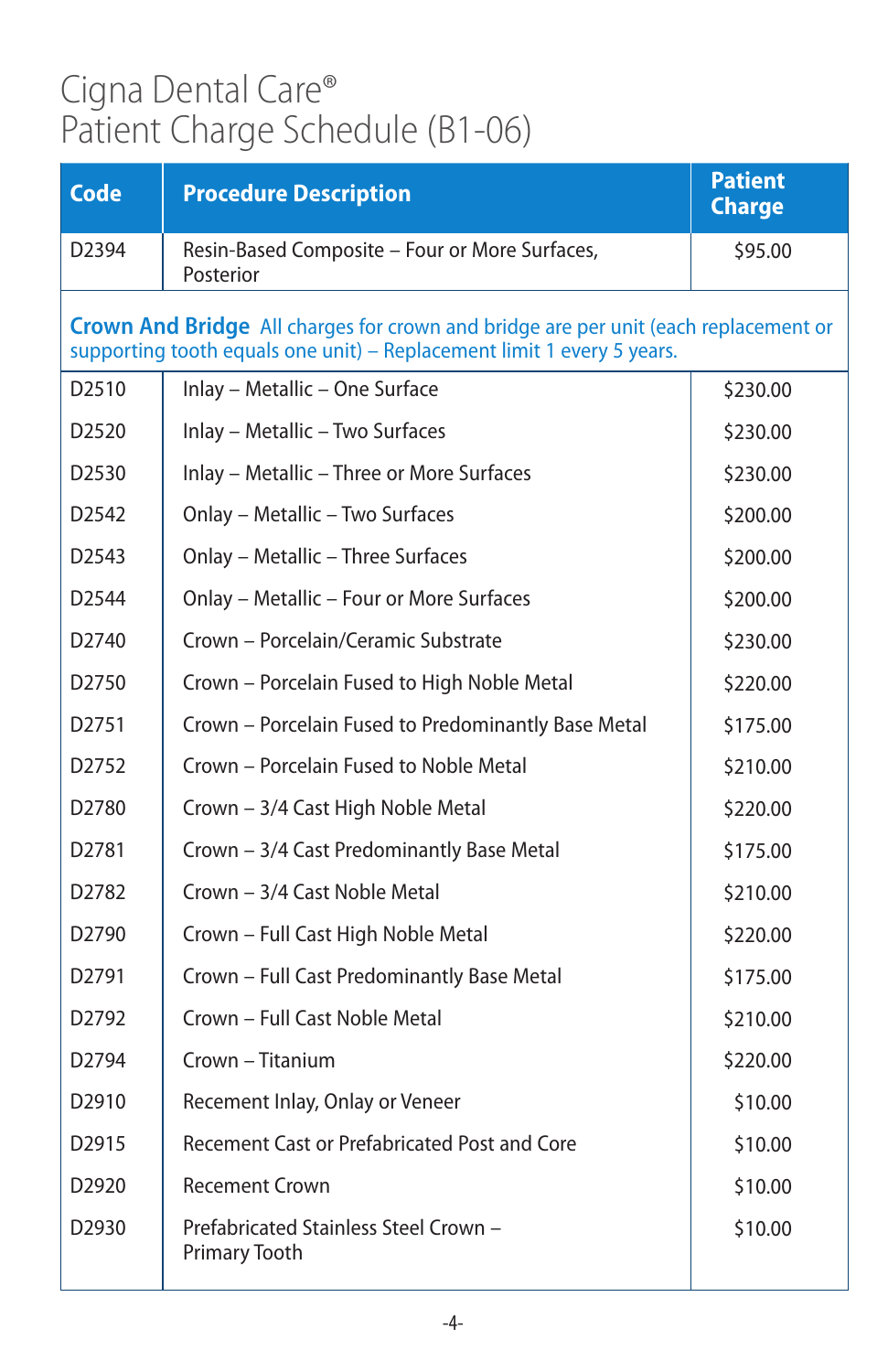| <b>Code</b>       | <b>Procedure Description</b>                                           | <b>Patient</b><br><b>Charge</b> |
|-------------------|------------------------------------------------------------------------|---------------------------------|
| D2931             | Prefabricated Stainless Steel Crown - Permanent Tooth                  | \$10.00                         |
| D <sub>2932</sub> | <b>Prefabricated Resin Crown</b>                                       | \$50.00                         |
| D2933             | Prefabricated Stainless Steel Crown with Resin Window                  | \$70.00                         |
| D2934             | Prefabricated Esthetic Coated Stainless Steel Crown -<br>Primary Tooth | \$70.00                         |
| D <sub>2940</sub> | Sedative Filling                                                       | \$10.00                         |
| D2950             | Core Buildup, Including Any Pins                                       | \$40.00                         |
| D2951             | Pin Retention - Per Tooth, In Addition to Restoration                  | \$10.00                         |
| D <sub>2952</sub> | Cast Post and Core, In Addition to Crown                               | \$65.00                         |
| D <sub>2954</sub> | Prefabricated Post and Core In Addition to Crown                       | \$55.00                         |
| D <sub>2960</sub> | Labial Veneer (Resin Laminate) - Chairside                             | \$90.00                         |
| D6210             | Pontic - Cast High Noble Metal                                         | \$220.00                        |
| D6211             | Pontic - Cast Predominantly Base Metal                                 | \$175.00                        |
| D6212             | Pontic - Cast Noble Metal                                              | \$210.00                        |
| D6214             | <b>Pontic Titanium</b>                                                 | \$220.00                        |
| D6240             | Pontic - Porcelain Fused to High Noble Metal                           | \$220.00                        |
| D6241             | Pontic - Porcelain Fused to Predominantly Base Metal                   | \$175.00                        |
| D6242             | Pontic – Porcelain Fused to Noble Metal                                | \$210.00                        |
| D6245             | Pontic - Porcelain/Ceramic                                             | \$195.00                        |
| D6602             | Inlay - Cast High Noble Metal, Two Surfaces                            | \$220.00                        |
| D6603             | Inlay - Cast High Noble Metal, Three or More Surfaces                  | \$220.00                        |
| D6604             | Inlay - Cast Predominantly Base Metal, Two Surfaces                    | \$175.00                        |
| D6605             | Inlay - Cast Predominantly Base Metal, Three or<br>More Surfaces       | \$175.00                        |
| D6606             | Inlay - Cast Noble Metal, Two Surfaces                                 | \$210.00                        |
| D6607             | Inlay - Cast Noble Metal, Three or More Surfaces                       | \$210.00                        |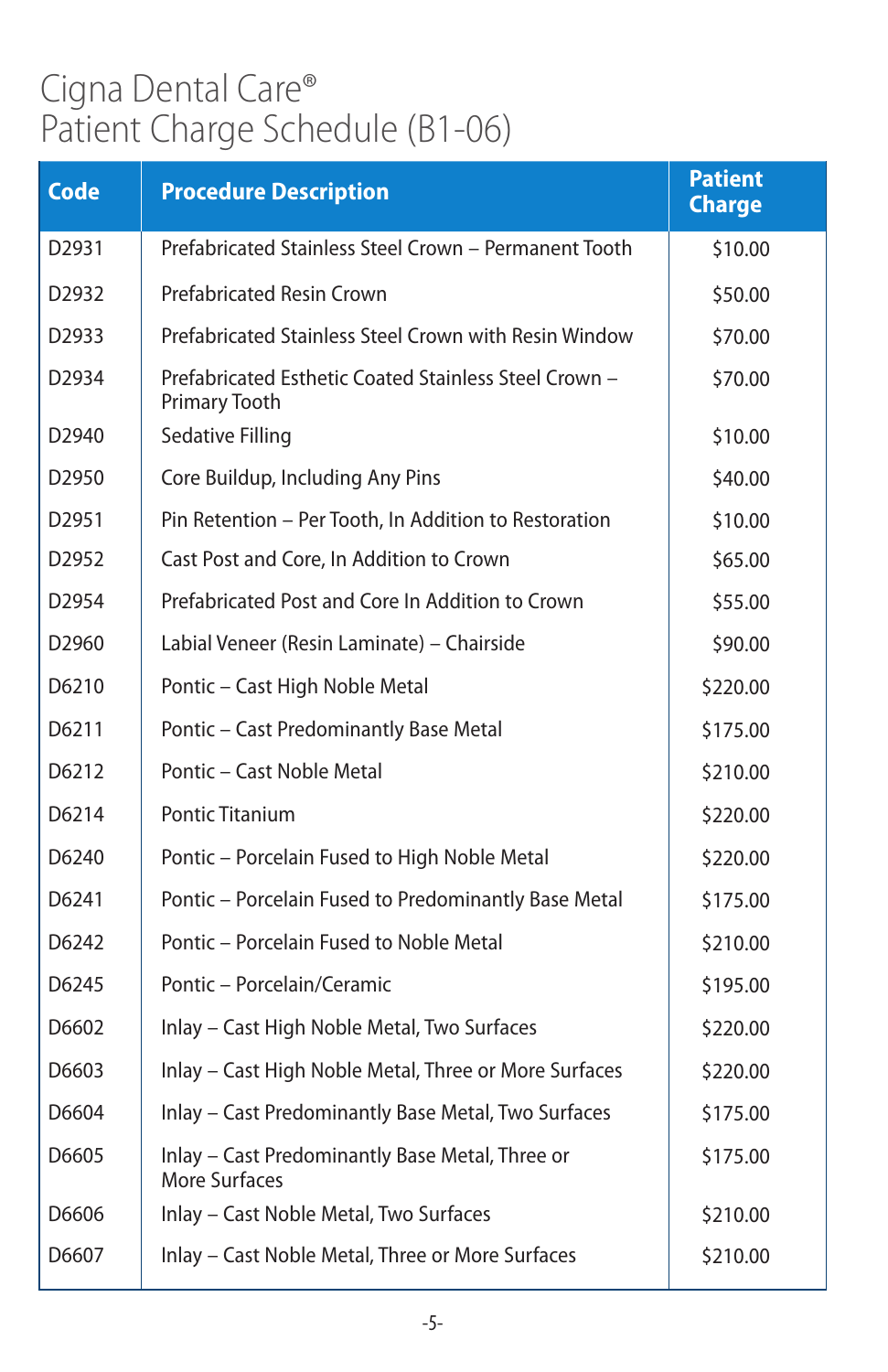| <b>Code</b> | <b>Procedure Description</b>                                                                                                                                                                                                                                                  | <b>Patient</b><br><b>Charge</b> |
|-------------|-------------------------------------------------------------------------------------------------------------------------------------------------------------------------------------------------------------------------------------------------------------------------------|---------------------------------|
| D6610       | Onlay - Cast High Noble Metal, Two Surfaces                                                                                                                                                                                                                                   | \$220.00                        |
| D6611       | Onlay - Cast High Noble Metal, Three or More Surfaces                                                                                                                                                                                                                         | \$220.00                        |
| D6612       | Onlay - Cast Predominantly Base Metal, Two Surfaces                                                                                                                                                                                                                           | \$175.00                        |
| D6613       | Onlay - Cast Predominantly Base Metal, Three or More<br><b>Surfaces</b>                                                                                                                                                                                                       | \$175.00                        |
| D6614       | Onlay - Cast Noble Metal, Two Surfaces                                                                                                                                                                                                                                        | \$210.00                        |
| D6615       | Onlay - Cast Noble Metal, Three or More Surfaces                                                                                                                                                                                                                              | \$210.00                        |
| D6624       | <b>Inlay Titanium</b>                                                                                                                                                                                                                                                         | \$220.00                        |
| D6634       | <b>Onlay Titanium</b>                                                                                                                                                                                                                                                         | \$220.00                        |
| D6740       | Crown - Porcelain/Ceramic                                                                                                                                                                                                                                                     | \$230.00                        |
| D6750       | Crown - Porcelain Fused to High Noble Metal                                                                                                                                                                                                                                   | \$220.00                        |
| D6751       | Crown - Porcelain Fused to Predominantly Base Metal                                                                                                                                                                                                                           | \$175.00                        |
| D6752       | Crown - Porcelain Fused to Noble Metal                                                                                                                                                                                                                                        | \$210.00                        |
| D6780       | Crown - 3/4 Cast High Noble Metal                                                                                                                                                                                                                                             | \$220.00                        |
| D6781       | Crown - 3/4 Cast Predominantly Base Metal                                                                                                                                                                                                                                     | \$175.00                        |
| D6782       | Crown - 3/4 Cast Noble Metal                                                                                                                                                                                                                                                  | \$210.00                        |
| D6790       | Crown - Full Cast High Noble Metal                                                                                                                                                                                                                                            | \$220.00                        |
| D6791       | Crown - Full Cast Predominantly Base Metal                                                                                                                                                                                                                                    | \$175.00                        |
| D6792       | Crown - Full Cast Noble Metal                                                                                                                                                                                                                                                 | \$210.00                        |
| D6794       | Crown Titanium                                                                                                                                                                                                                                                                | \$220.00                        |
|             | Complex Rehabilitation - ADDITIONAL CHARGE<br>PER UNIT FOR MULTIPLE CROWN UNITS/COMPLEX<br><b>REHABILITATION</b><br>(6 or more units of crown and/or bridge in same<br>treatment plan requires complex rehabilitation for<br>each unit - ask your dentist for the quidelines) | \$125.00                        |
| D6930       | <b>Recement Fixed Partial Denture</b>                                                                                                                                                                                                                                         | \$10.00                         |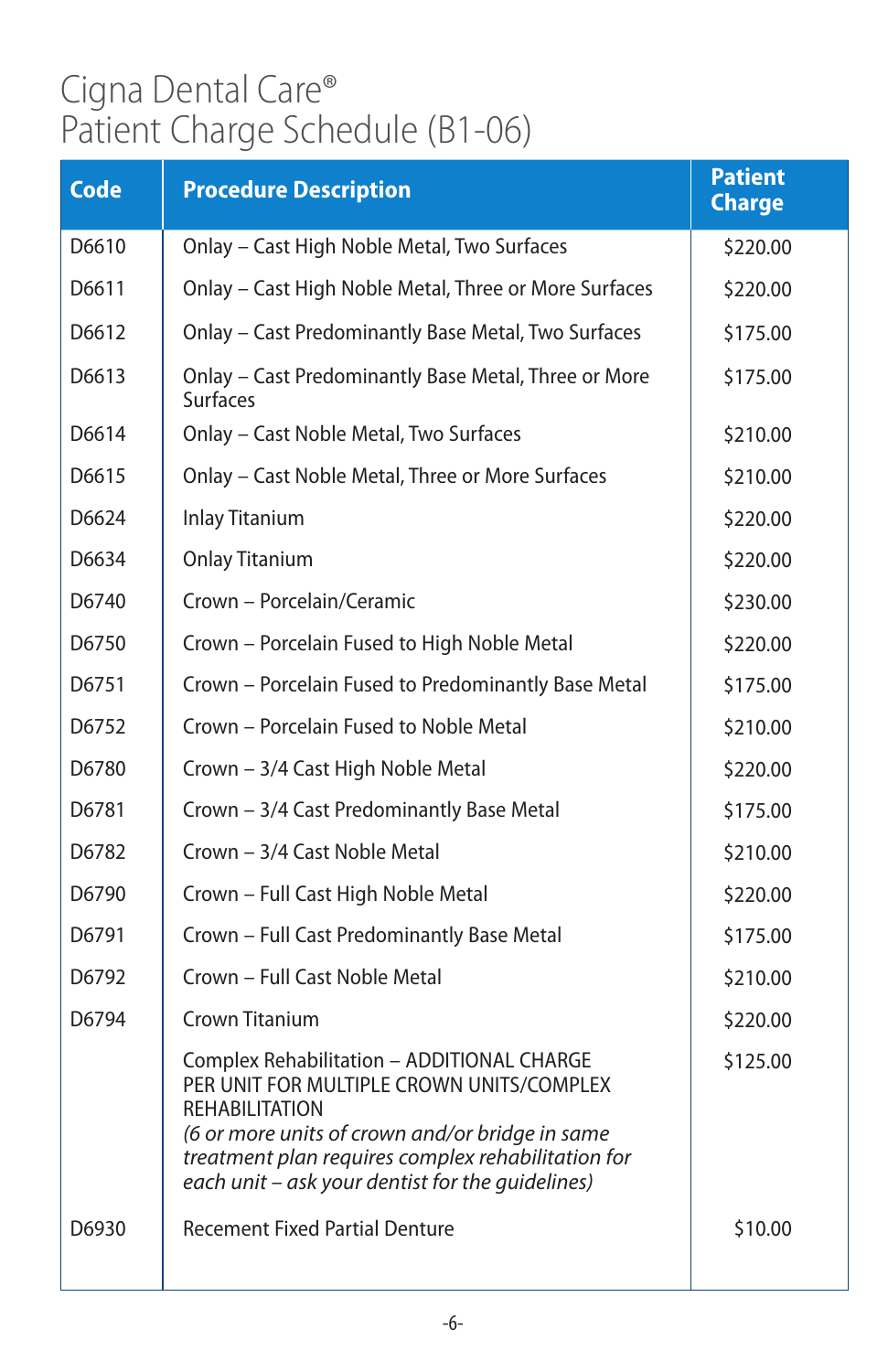| <b>Code</b>                                                                | <b>Procedure Description</b>                                                   | <b>Patient</b><br><b>Charge</b> |
|----------------------------------------------------------------------------|--------------------------------------------------------------------------------|---------------------------------|
| <b>Endodontics</b> (Root Canal Treatment, Excluding Final Restorations)    |                                                                                |                                 |
| D3110                                                                      | Pulp Cap - Direct (Excluding Final Restoration)                                | \$10.00                         |
| D3120                                                                      | Pulp Cap - Indirect (Excluding Final Restoration)                              | \$10.00                         |
| D3220                                                                      | Pulpotomy - Removal of Pulp, Not Part of a Root Canal                          | \$15.00                         |
| D3221                                                                      | Pulpal Debridement (Not to be used when root canal<br>is done on the same day) | \$15.00                         |
| D3310                                                                      | Anterior Root Canal (Permanent Tooth) (Excluding<br><b>Final Restoration</b> ) | \$10.00                         |
| D3320                                                                      | Bicuspid Root Canal (Permanent Tooth) (Excluding<br><b>Final Restoration)</b>  | \$25.00                         |
| D3330                                                                      | Molar Root Canal (Permanent Tooth) (Excluding<br>Final Restoration)            | \$150.00                        |
| D3331                                                                      | Treatment of Root Canal Obstruction;<br><b>Non-Surgical Access</b>             | \$10.00                         |
| D3332                                                                      | Incomplete Endodontic Therapy; Inoperable or<br><b>Fractured Tooth</b>         | \$10.00                         |
| D3333                                                                      | Internal Root Repair of Perforation Defects                                    | \$10.00                         |
| D3346                                                                      | Retreatment of Previous Root Canal Therapy Anterior                            | \$10.00                         |
| D3347                                                                      | Retreatment of Previous Root Canal Therapy Bicuspid                            | \$25.00                         |
| D3348                                                                      | Retreatment of Previous Root Canal Therapy Molar                               | \$185.00                        |
| D3410                                                                      | Apicoectomy/Periradicular Surgery Anterior                                     | \$10.00                         |
| D3421                                                                      | Apicoectomy/Periradicular Surgery - Bicuspid<br>(First Root)                   | \$35.00                         |
| D3425                                                                      | Apicoectomy/Periradicular Surgery - Molar<br>(First Root)                      | \$60.00                         |
| D3426                                                                      | Apicoectomy/Periradicular Surgery<br>(Each Additional Root)                    | \$10.00                         |
| D3430                                                                      | Retrograde Filling - Per Root                                                  | \$10.00                         |
| Periodontics (Treatment of Supporting Tissues [Gum and Bone] of the Teeth) |                                                                                |                                 |
| D0180                                                                      | Comprehensive Periodontal Evaluation - New or<br><b>Established Patient</b>    | \$15.00                         |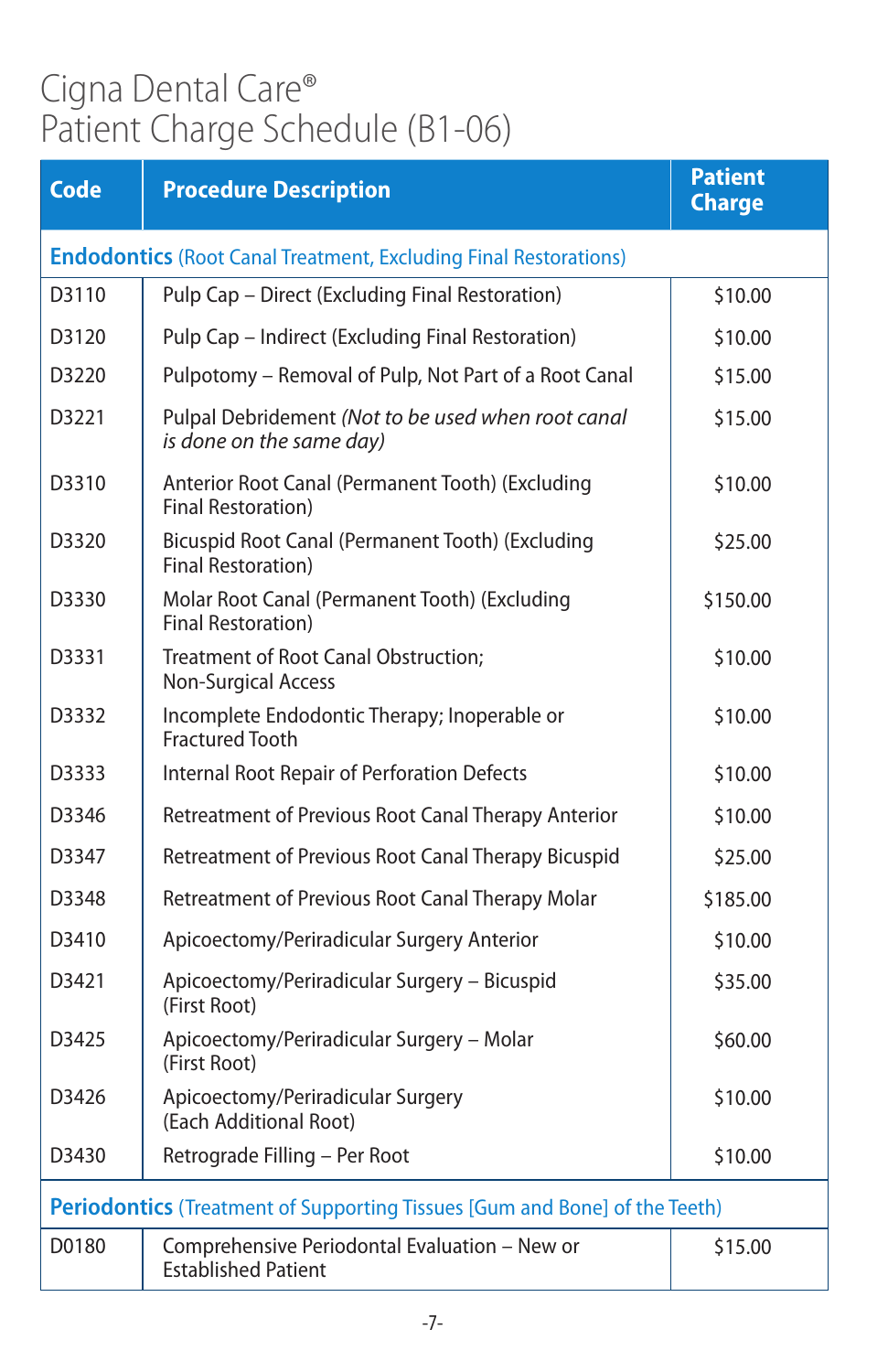| <b>Code</b> | <b>Procedure Description</b>                                                                                                                      | <b>Patient</b><br><b>Charge</b> |
|-------------|---------------------------------------------------------------------------------------------------------------------------------------------------|---------------------------------|
| D4210       | Gingivectomy or Gingivoplasty - 4 or More Teeth,<br>Per Quadrant                                                                                  | \$85.00                         |
| D4211       | Gingivectomy or Gingivoplasty - 1 to 3 Teeth,<br>Per Ouadrant                                                                                     | \$45.00                         |
| D4240       | Gingival Flap, Including Root Planing -<br>4 or More Teeth, Per Quadrant                                                                          | \$100.00                        |
| D4241       | Gingival Flap, Including Root Planing -<br>1 to 3 Teeth, Per Quadrant                                                                             | \$55.00                         |
| D4245       | <b>Apically Positioned Flap</b>                                                                                                                   | \$100.00                        |
| D4249       | Clinical Crown Lengthening - Hard Tissue                                                                                                          | \$75.00                         |
| D4260       | Osseous Surgery - 4 or More Teeth or Bounded Spaces,<br>Per Quadrant                                                                              | \$150.00                        |
| D4261       | Osseous Surgery - 1 to 3 Teeth, Per Quadrant                                                                                                      | \$80.00                         |
| D4263       | Bone Replacement Graft - First Site in Quadrant                                                                                                   | \$260.00                        |
| D4264       | Bone Replacement Graft - Each Additional Site in<br>Ouadrant                                                                                      | \$200.00                        |
| D4266       | Guided Tissue Regeneration - Resorbable Barrier,<br>Per Site                                                                                      | \$340.00                        |
| D4267       | Guided Tissue Regeneration - Nonresorbable Barrier,<br>Per Site (Includes Membrane Removal)                                                       | \$385.00                        |
| D4270       | Pedicle Soft Tissue Graft Procedure                                                                                                               | \$80.00                         |
| D4271       | Free Soft Tissue Graft Procedure (Including Donor<br>Site Surgery)                                                                                | \$80.00                         |
| D4275       | Soft Tissue Allograft                                                                                                                             | \$80.00                         |
| D4341       | Periodontal Scaling and Root Planing, Four or More<br>Teeth or Bounded Teeth Spaces Per Quadrant (Limit 4<br>Quadrants per Consecutive 12 Months) | \$35.00                         |
| D4342       | Periodontal Scaling and Root Planing - One to<br>Three Teeth, Per Quadrant (Limit 4 Quadrants per<br>Consecutive 12 Months)                       | \$20.00                         |
| D4355       | Full Mouth Debridement to Allow Evaluation and<br>Diagnosis (1 Per Lifetime)                                                                      | \$35.00                         |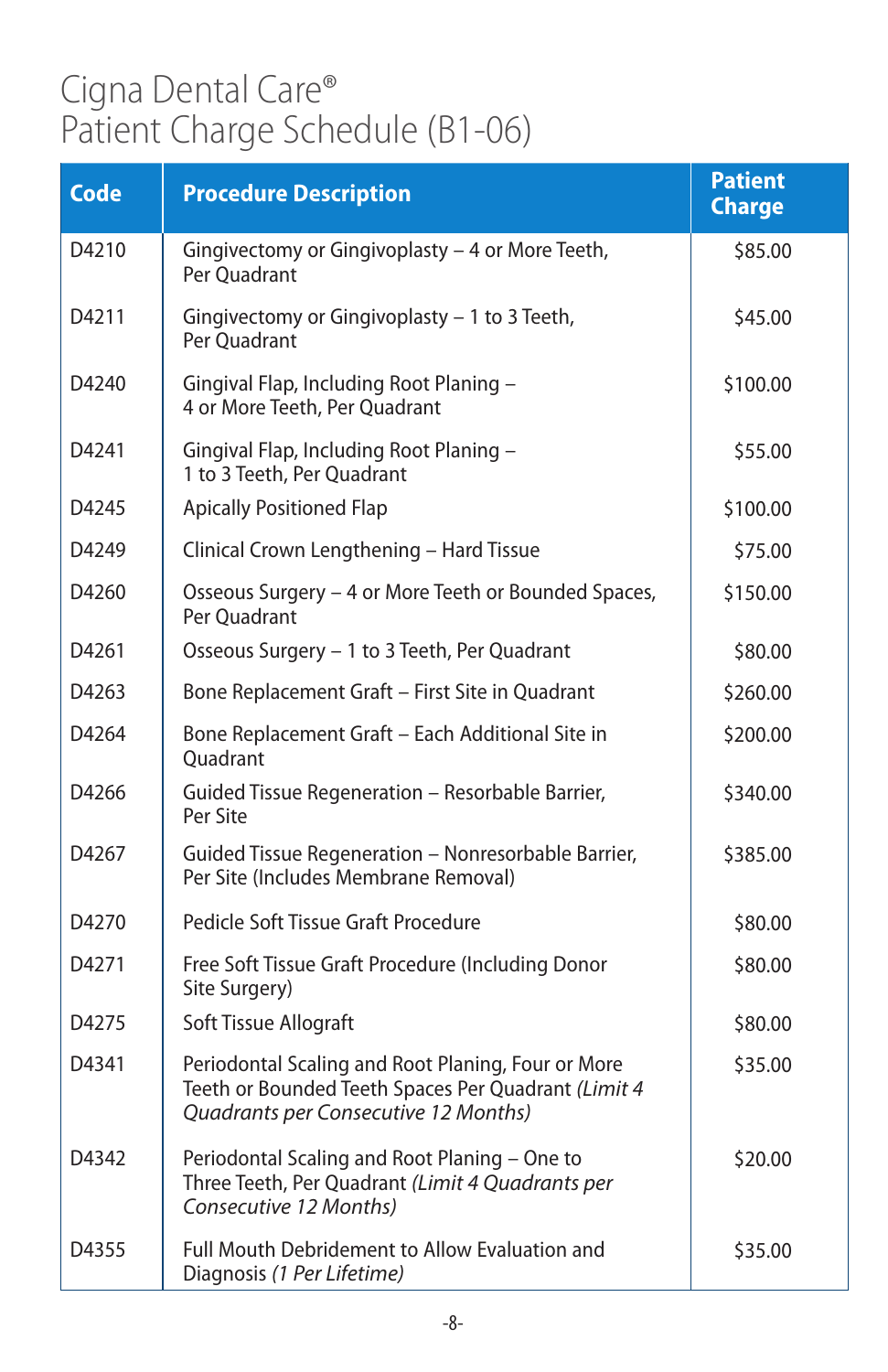| <b>Code</b> | <b>Procedure Description</b>                                                                                                                                            | <b>Patient</b><br><b>Charge</b> |
|-------------|-------------------------------------------------------------------------------------------------------------------------------------------------------------------------|---------------------------------|
| D4381       | Localized Delivery of Chemotherapeutic Agents, Per<br>Tooth, By Report                                                                                                  | \$25.00                         |
| D4910       | Periodontal Maintenance (Limit of 2 Within the First 12<br>Months After Active Therapy)                                                                                 | \$25.00                         |
| D9940       | Occlusal Guard - By Report                                                                                                                                              | \$80.00                         |
| D9951       | Occlusal Adjustment Limited                                                                                                                                             | \$25.00                         |
| D9952       | Occlusal Adjustment Complete                                                                                                                                            | \$65.00                         |
|             | <b>Prosthetics</b> (Removable Tooth Replacement – Dentures) (Includes Up to 4 Adjustments<br>Within First 6 Months After Insertion - Replacement Limit 1 Every 5 Years) |                                 |
| D5110       | <b>Full Upper Denture</b>                                                                                                                                               | \$310.00                        |
| D5120       | <b>Full Lower Denture</b>                                                                                                                                               | \$310.00                        |
| D5130       | Immediate Full Upper Denture                                                                                                                                            | \$310.00                        |
| D5140       | Immediate Full Lower Denture                                                                                                                                            | \$310.00                        |
| D5211       | Upper Partial Denture - Resin Base (Including Clasps,<br>Rests and Teeth)                                                                                               | \$230.00                        |
| D5212       | Lower Partial Denture - Resin Base (Including Clasps,<br>Rests and Teeth)                                                                                               | \$230.00                        |
| D5213       | Upper Partial Denture - Metal (Including Clasps, Rests<br>and Teeth)                                                                                                    | \$360.00                        |
| D5214       | Lower Partial Denture - Metal (Including Clasps, Rests<br>and Teeth)                                                                                                    | \$360.00                        |
| D5225       | Upper Partial Denture - Flexible (Including Clasps,<br>Rests and Teeth)                                                                                                 | \$230.00                        |
| D5226       | Lower Partial Denture - Flexible (Including Clasps,<br>Rests and Teeth)                                                                                                 | \$230.00                        |
| D5410       | Adjust Complete Denture Upper                                                                                                                                           | \$20.00                         |
| D5411       | Adjust Complete Denture Lower                                                                                                                                           | \$20.00                         |
| D5421       | <b>Adjust Partial Denture Upper</b>                                                                                                                                     | \$20.00                         |
| D5422       | <b>Adjust Partial Denture Lower</b>                                                                                                                                     | \$20.00                         |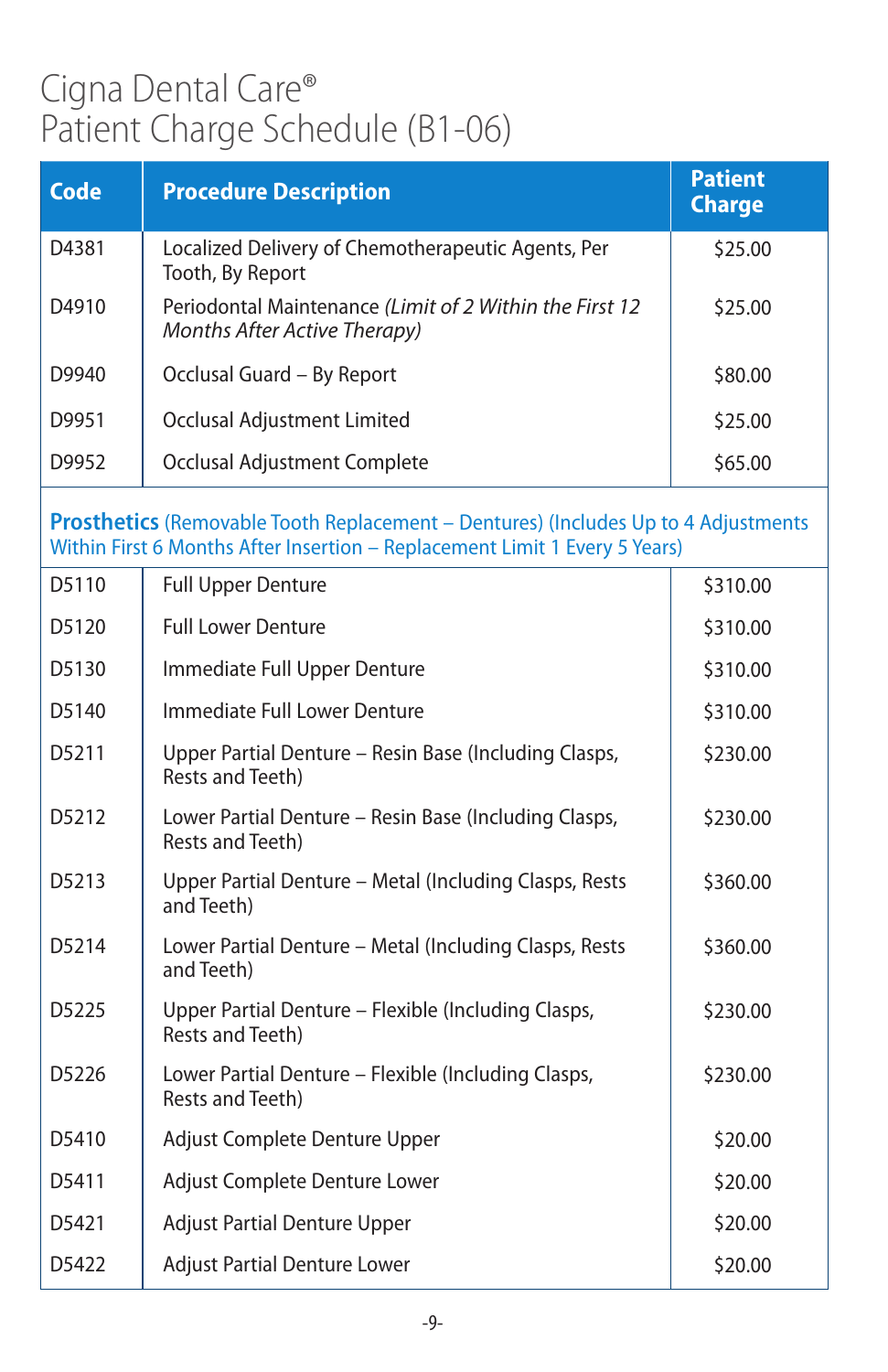| <b>Code</b>                                     | <b>Procedure Description</b>                                       | <b>Patient</b><br><b>Charge</b> |
|-------------------------------------------------|--------------------------------------------------------------------|---------------------------------|
| <b>Repairs To Prosthetics</b>                   |                                                                    |                                 |
| D5510                                           | Repair Broken Complete Denture Base                                | \$40.00                         |
| D5520                                           | Replace Missing or Broken Teeth - Complete Denture<br>(Each Tooth) | \$40.00                         |
| D5610                                           | Repair Resin Denture Base                                          | \$40.00                         |
| D5630                                           | Repair or Replace Broken Clasp                                     | \$50.00                         |
| D5640                                           | Replace Broken Teeth - Per Tooth                                   | \$40.00                         |
| D5650                                           | Add Tooth to Existing Partial Denture                              | \$40.00                         |
| D5660                                           | Add Clasp to Existing Partial Denture                              | \$50.00                         |
|                                                 | <b>Denture Relining (Limit 1 Every 36 Months)</b>                  |                                 |
| D5710                                           | Rebase Complete Upper Denture                                      | \$110.00                        |
| D5711                                           | Rebase Complete Lower Denture                                      | \$110.00                        |
| D5720                                           | Rebase Upper Partial Denture                                       | \$110.00                        |
| D5721                                           | Rebase Lower Partial Denture                                       | \$110.00                        |
| D5730                                           | Reline Complete Upper Denture (Chairside)                          | \$10.00                         |
| D5731                                           | Reline Complete Lower Denture (Chairside)                          | \$10.00                         |
| D <sub>5740</sub>                               | Reline Upper Partial Denture (Chairside)                           | \$10.00                         |
| D5741                                           | Reline Lower Partial Denture (Chairside)                           | \$10.00                         |
| D5750                                           | Reline Complete Upper Denture (Laboratory)                         | \$95.00                         |
| D5751                                           | Reline Complete Lower Denture (Laboratory)                         | \$95.00                         |
| D5760                                           | Reline Upper Partial Denture (Laboratory)                          | \$95.00                         |
| D5761                                           | Reline Lower Partial Denture (Laboratory)                          | \$95.00                         |
| <b>Interim Dentures</b> (Limit 1 Every 5 years) |                                                                    |                                 |
| D5810                                           | Interim Complete Denture (Upper)                                   | \$165.00                        |
| D5811                                           | Interim Complete Denture (Lower)                                   | \$165.00                        |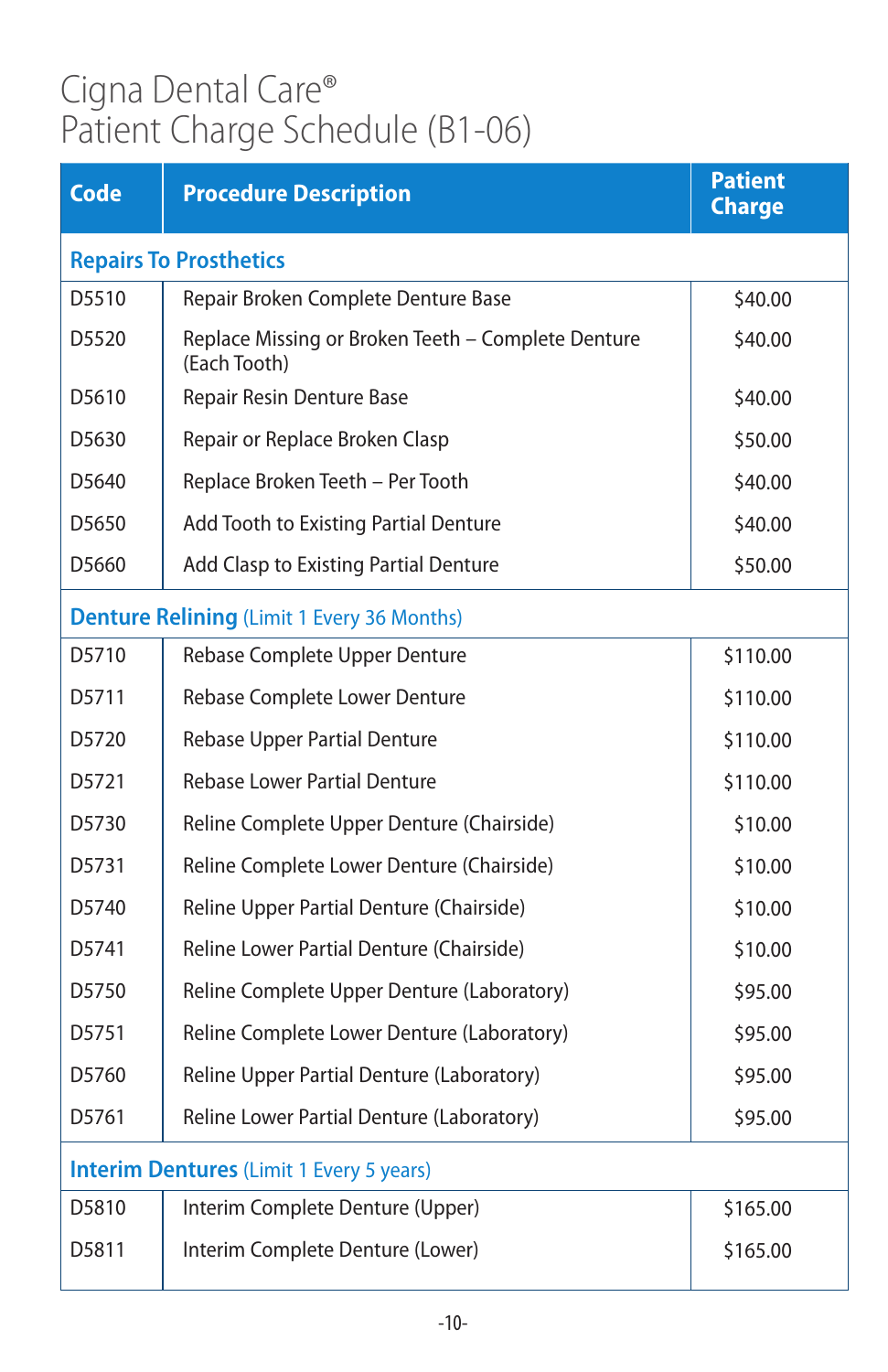| <b>Code</b> | <b>Procedure Description</b>                                                                                                                                              | <b>Patient</b><br><b>Charge</b> |
|-------------|---------------------------------------------------------------------------------------------------------------------------------------------------------------------------|---------------------------------|
| D5820       | Interim Partial Denture (Upper)                                                                                                                                           | \$130.00                        |
| D5821       | Interim Partial Denture (Lower)                                                                                                                                           | \$130.00                        |
|             | <b>Oral Surgery</b> (Includes Routine Post-Operative Treatment) - Surgical Removal of<br>Impacted Tooth - Not Covered for Ages Below 15 Unless Pathology (Disease) Exists |                                 |
| D7111       | <b>Extraction of Coronal Remnants - Deciduous Tooth</b>                                                                                                                   | \$10.00                         |
| D7140       | Extraction, Erupted Tooth or Exposed Root (Elevation<br>and/or Forceps Removal)                                                                                           | \$10.00                         |
| D7210       | Surgical Removal of Erupted Tooth - Removal of Bone<br>and/or Section of Tooth                                                                                            | \$15.00                         |
| D7220       | Removal of Impacted Tooth - Soft Tissue                                                                                                                                   | \$15.00                         |
| D7230       | Removal of Impacted Tooth - Partially Bony                                                                                                                                | \$25.00                         |
| D7240       | Removal of Impacted Tooth - Completely Bony                                                                                                                               | \$50.00                         |
| D7241       | Removal of Impacted Tooth - Completely Bony,<br><b>Unusual Complications</b>                                                                                              | \$50.00                         |
| D7250       | Surgical Removal of Residual Tooth Roots (Cutting<br>Procedure)                                                                                                           | \$15.00                         |
| D7260       | Oroantral Fistula Closure                                                                                                                                                 | \$50.00                         |
| D7261       | Primary Closure of a Sinus Perforation                                                                                                                                    | \$50.00                         |
| D7270       | Tooth Stabilization of Accidentally Evulsed or<br><b>Displaced Tooth</b>                                                                                                  | \$10.00                         |
| D7280       | Surgical Access of an Unerupted Tooth (Excluding<br>Wisdom Teeth)                                                                                                         | \$10.00                         |
| D7283       | Placement of Device to Facilitate Eruption of<br><b>Impacted Tooth</b>                                                                                                    | \$5.00                          |
| D7285       | Biopsy of Oral Tissue - Hard (Bone, Tooth) (Tooth<br>Related - Not allowed when in conjunction with<br>another surgical procedure)                                        | \$45.00                         |
| D7286       | Biopsy of Oral Tissue - Soft (All Others) (Tooth Related<br>- Not allowed when in conjunction with another<br>surgical procedure)                                         | \$35.00                         |
| D7288       | Brush Biopsy - Transepithelial Sample Collection                                                                                                                          | \$60.00                         |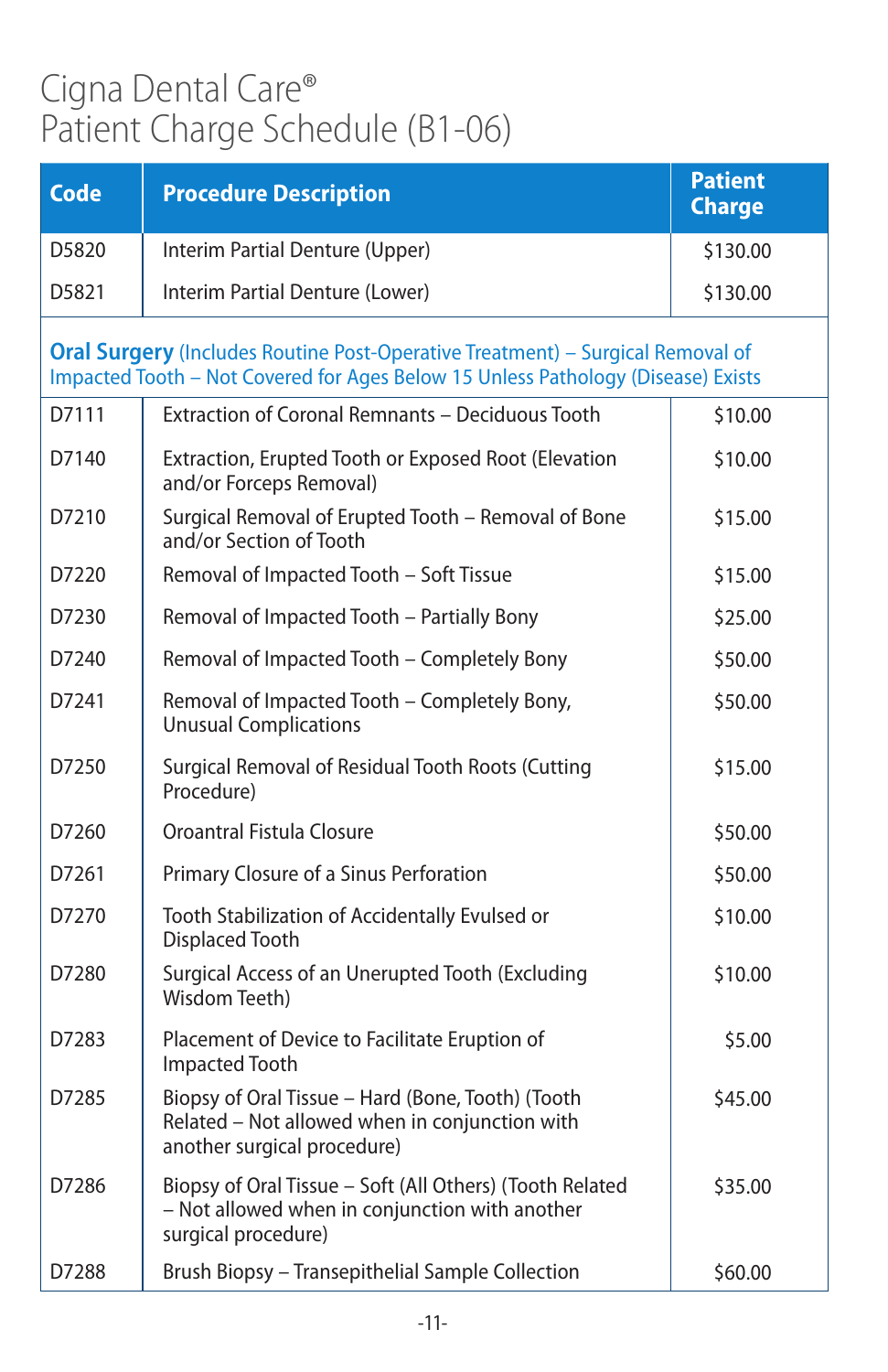| <b>Code</b> | <b>Procedure Description</b>                                                   | <b>Patient</b><br><b>Charge</b> |
|-------------|--------------------------------------------------------------------------------|---------------------------------|
| D7310       | Alveoloplasty with Extractions - Per Quadrant                                  | \$10.00                         |
| D7311       | Alveoloplasty with Extractions - Localized,<br>Per Ouadrant                    | \$5.00                          |
| D7320       | Alveoloplasty not in Conjunction with Extractions -<br>Per Ouadrant            | \$10.00                         |
| D7321       | Alveoloplasty not in Conjunction with Extractions -<br>Localized, Per Quadrant | \$5.00                          |
| D7450       | Removal of Benign Odontogenic Cyst or Tumor -<br>Up to 1.25cm                  | \$10.00                         |
| D7451       | Removal of Benign Odontogenic Cyst or Tumor -<br>Greater than 1.25cm           | \$10.00                         |
| D7471       | Removal of Lateral Exostosis (Maxilla or Mandible)                             | \$10.00                         |
| D7472       | <b>Removal of Torus Palatinus</b>                                              | \$10.00                         |
| D7473       | <b>Removal of Torus Mandibularis</b>                                           | \$10.00                         |
| D7485       | <b>Surgical Reduction of Osseous Tuberosity</b>                                | \$10.00                         |
| D7510       | Incision and Drainage of Abscess - Intraoral Soft Tissue                       | \$10.00                         |
| D7511       | Incision and Drainage of Abscess - Intraoral Soft Tissue<br>Complicated        | \$15.00                         |
| D7960       | Frenulectomy (Frenectomy or Frenotomy) -<br>Separate procedure                 | \$10.00                         |
| D7963       | Frenuloplasty                                                                  | \$15.00                         |

**Orthodontics** (Tooth Movement) – Orthodontic Treatment (Maximum benefit of 24 months of interceptive and/or comprehensive treatment. Atypical cases or cases beyond 24 months require an additional payment by the patient.)

| D8050 | Interceptive Orthodontic Treatment of the Primary<br>Dentition (Banding)              | \$395.00 |
|-------|---------------------------------------------------------------------------------------|----------|
| D8060 | Interceptive Orthodontic Treatment of the Transitional<br>Dentition (Banding)         | \$395.00 |
| D8070 | Comprehensive Orthodontic Treatment of the<br><b>Transitional Dentition (Banding)</b> | \$425.00 |
| D8080 | Comprehensive Orthodontic Treatment of the<br><b>Adolescent Dentition (Banding)</b>   | \$425.00 |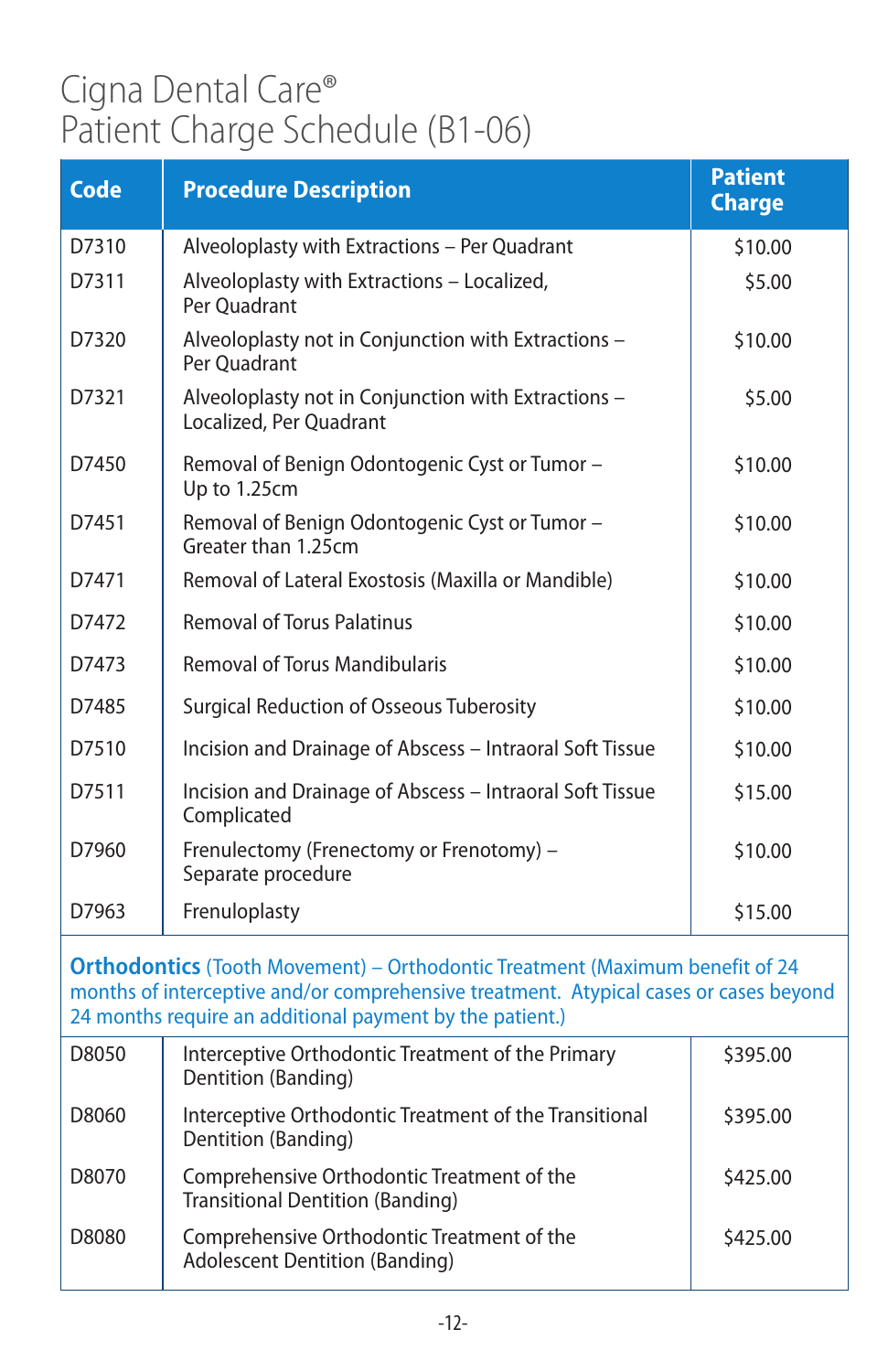| <b>Code</b>                                                                                                                                                                                                                                                                                                                                                                                                                      | <b>Procedure Description</b>                                                                | <b>Patient</b><br><b>Charge</b> |
|----------------------------------------------------------------------------------------------------------------------------------------------------------------------------------------------------------------------------------------------------------------------------------------------------------------------------------------------------------------------------------------------------------------------------------|---------------------------------------------------------------------------------------------|---------------------------------|
| D8090                                                                                                                                                                                                                                                                                                                                                                                                                            | Comprehensive Orthodontic Treatment of the Adult<br>Dentition (Banding)                     | \$425.00                        |
| D8660                                                                                                                                                                                                                                                                                                                                                                                                                            | Pre-Orthodontic Treatment Visit                                                             | \$40.00                         |
| D8670                                                                                                                                                                                                                                                                                                                                                                                                                            | Periodic Orthodontic Treatment Visit<br>(As Part of Contract)                               |                                 |
|                                                                                                                                                                                                                                                                                                                                                                                                                                  | Children (Up to 19th Birthday):                                                             |                                 |
|                                                                                                                                                                                                                                                                                                                                                                                                                                  | 24 Month Treatment Fee                                                                      | \$1,300.00                      |
|                                                                                                                                                                                                                                                                                                                                                                                                                                  | Charge Per Month for 24 Months                                                              | \$54.17                         |
|                                                                                                                                                                                                                                                                                                                                                                                                                                  | Adults:                                                                                     |                                 |
|                                                                                                                                                                                                                                                                                                                                                                                                                                  | 24 Month Treatment Fee                                                                      | \$1,900.00                      |
|                                                                                                                                                                                                                                                                                                                                                                                                                                  | Charge Per Month for 24 Months                                                              | \$79.17                         |
| D8680                                                                                                                                                                                                                                                                                                                                                                                                                            | Orthodontic Retention (Removal of Appliances,<br>Construction and Placement of Retainer(s)) | \$315.00                        |
| D8999                                                                                                                                                                                                                                                                                                                                                                                                                            | Unspecified Orthodontic Procedure, By Report<br>(Orthodontic Treatment Plan and Records)    | \$160.00                        |
| General Anesthesia/IV Sedation - General Anesthesia is covered when performed by<br>an oral surgeon when medically necessary for covered procedures listed on the Patient<br>Charge Schedule. IV Sedation is covered when performed by a periodontist or oral<br>surgeon when medically necessary for covered procedures listed on the Patient Charge<br>Schedule. Plan limitation for this benefit is one hour per appointment. |                                                                                             |                                 |
| D9220                                                                                                                                                                                                                                                                                                                                                                                                                            | General Anesthesia - First 30 Minutes                                                       | \$145.00                        |
| D9221                                                                                                                                                                                                                                                                                                                                                                                                                            | General Anesthesia - Additional 15 Minutes                                                  | \$65.00                         |
| D9241                                                                                                                                                                                                                                                                                                                                                                                                                            | IV Conscious Sedation - First 30 Minutes                                                    | \$145.00                        |
| D9242                                                                                                                                                                                                                                                                                                                                                                                                                            | IV Conscious Sedation - Additional 15 Minutes                                               | \$65.00                         |
| <b>Emergency Services</b>                                                                                                                                                                                                                                                                                                                                                                                                        |                                                                                             |                                 |
| D9110                                                                                                                                                                                                                                                                                                                                                                                                                            | Palliative (Emergency) Treatment of Dental Pain -<br><b>Minor Procedure</b>                 | \$0.00                          |
| D9440                                                                                                                                                                                                                                                                                                                                                                                                                            | Office Visit - After Regularly Scheduled Hours                                              | \$60.00                         |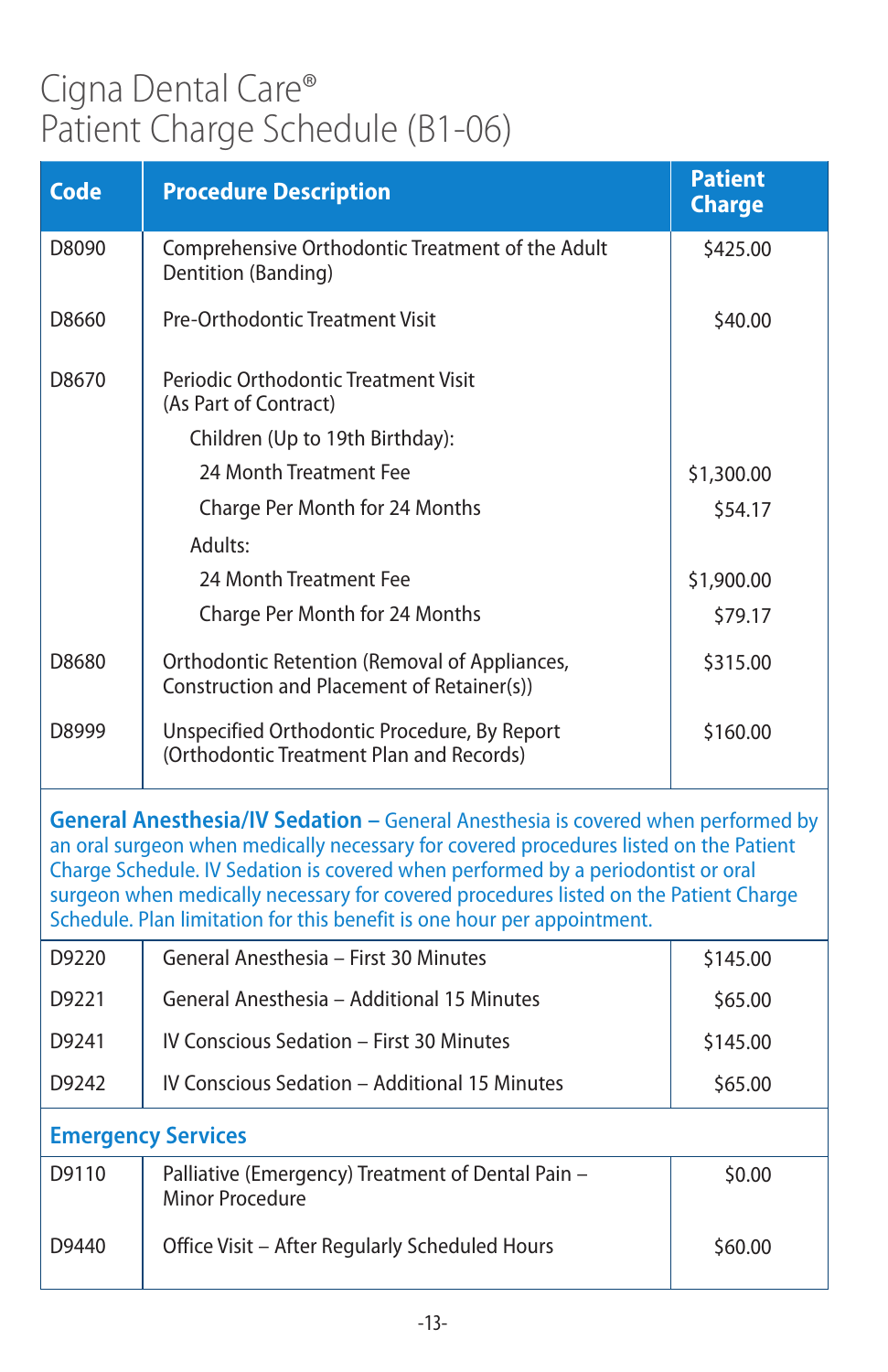#### After your enrollment is effective:

Call the dental office identified in your Welcome Kit. If you wish to change dental offices, a transfer can be arranged at no charge by calling Cigna Dental at the toll free number listed on your ID card or plan materials. Multiple ways to locate a DHMO network general dentist:

- • Online provider directory at **Cigna.com**
- • Online provider directory on **myCigna.com**
- Call the number located on your ID card to:
	- Use the Dental Office Locator via Speech Recognition
	- – Speak to a Customer Service Representative

**EMERGENCY:** If you have a dental emergency as defined in your group's plan documents, contact your Network General Dentist as soon as possible. If you are out of your service area or unable to contact your Network Office, emergency care can be rendered by any licensed dentist. Definitive treatment (e.g., root canal) is not considered emergency care and should be performed or referred by your Network General Dentist. Consult your group's plan documents for a complete definition of dental emergency, your emergency benefit and a listing of Exclusions and Limitations.

This may contain CDT Codes and/or portions of, or excerpts from the Nomenclature contained within the *Current Dental Terminology*, a copyrighted publication provided by the American Dental Association. The American Dental Association does not endorse any codes which are not included in its current publication.